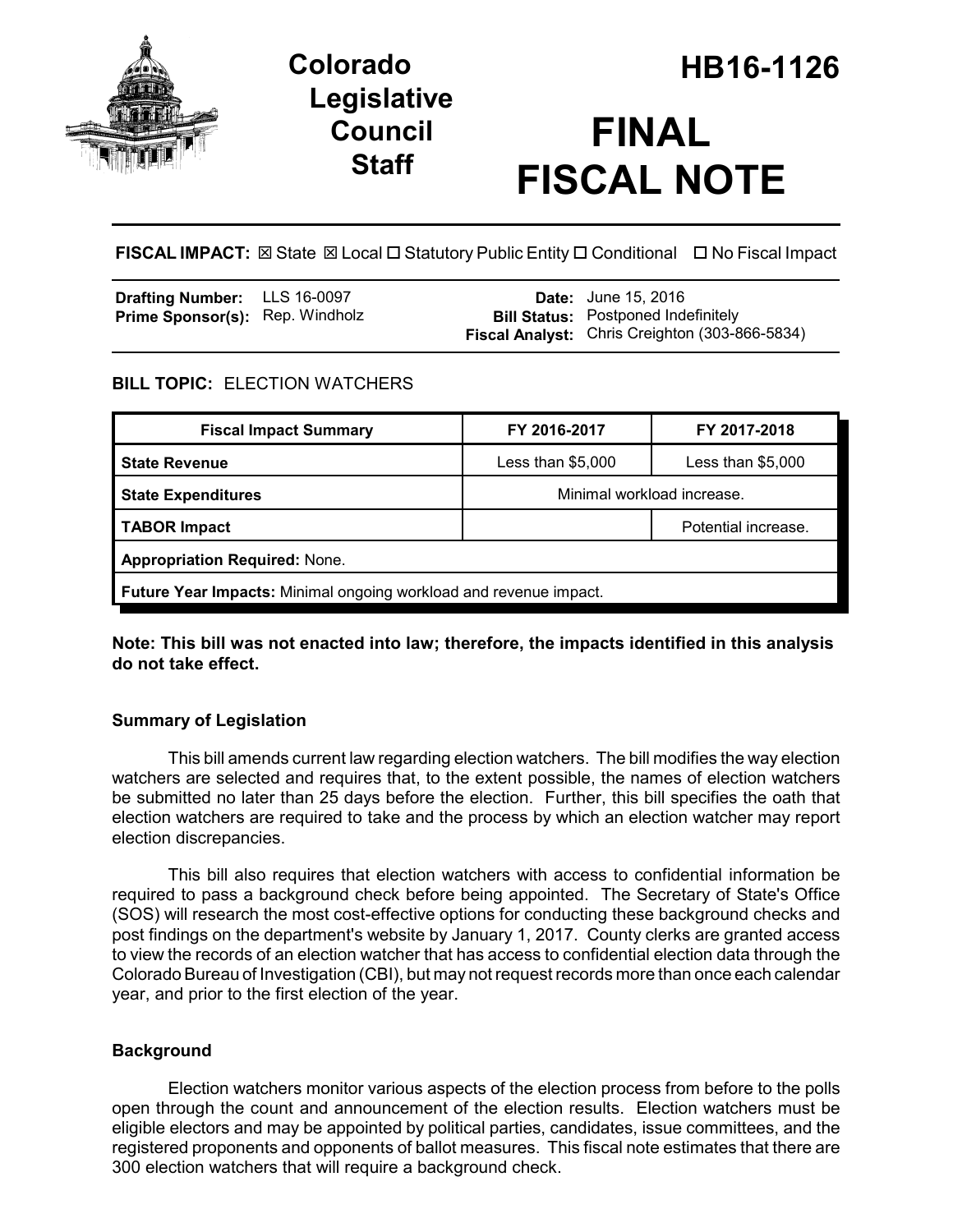Page 2

## Page 2<br>June 15, 2016 **HB16-1126**

#### **State Revenues**

This bill likely increases revenue to the Department of Public Safety (DPS) to conduct name-based criminal records checks. The SOS will research the most cost-effective options for conducting background checks on election watchers; however it is assumed that the CBI internet name-based background check (\$6.95 each) will be the most cost-effective option. Assuming up to 300 background checks per year, CBI Identification Unit fee revenue will increase by less than \$5,000 (300 background checks X \$6.95 background check fee = \$2,085 in fee revenue).

#### **TABOR Impact**

This bill potentially increases state revenue from fees, which will increase the amount of money required to be refunded under TABOR. TABOR refunds are paid out of the General Fund. TABOR refund obligations are not expected for FY 2016-17.

#### **State Expenditures**

This bill will result in a minimal increase in workload in the SOS and DPS, as described below.

*Secretary of State's Office.* The SOS will have a minimal workload impact for staff to examine and determine the most cost-effective method for conducting background checks on election watchers. This workload can be absorbed by existing staff.

*Department of Public Safety — Colorado Bureau of Investigation.* Assuming that the CBI is the most likely background check option, increased workload and background check costs are expected in DPS. The number of background checks is expected to be 300 and it is assumed that this can be absorbed by existing staff. Additional appropriations will be sought through the budget process, if existing staff is unable to provide the number of background check requests required.

In addition, this bill allows county clerks to access background check records once each calendar year. Staff time in DPS will be needed to provide access to these records for the county clerks when requests are made. It is assumed that this increased workload can be absorbed within existing resources.

#### **Local Government Impact**

This bill is expected to minimally impact county clerk workloads to request and review election watcher records. Other changes to watcher-related processes are not expected to significantly affect workload or costs for county clerks.

#### **Effective Date**

The bill was postponed indefinitely by the House State, Veterans, and Military Affairs Committee on March 14, 2016.